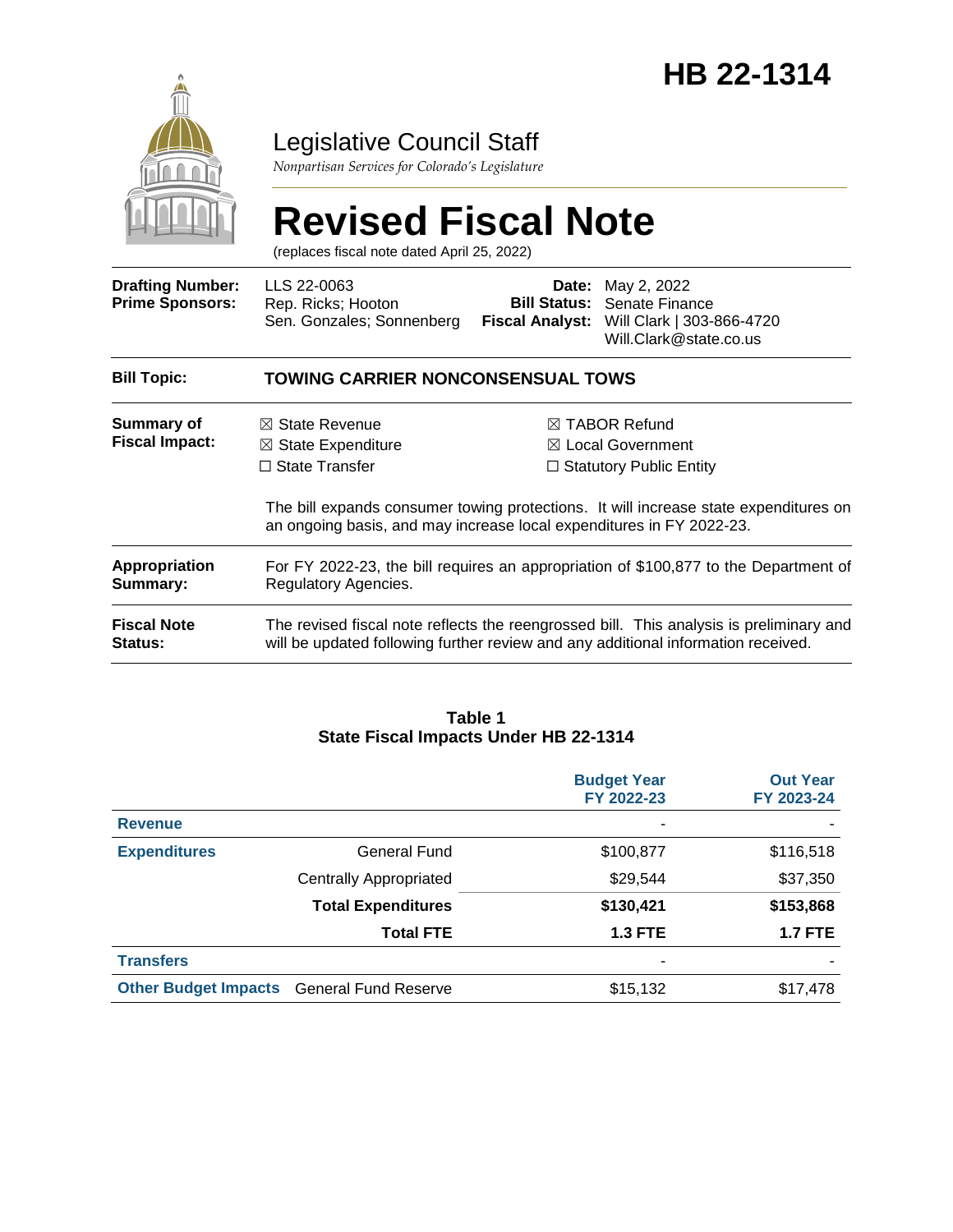# **Summary of Legislation**

The bill updates state towing requirements, notification procedures, and lien processes, and grants the Public Utilities Commission (PUC) in the Department of Regulatory Agencies (DORA) additional authority to promulgate rules related to non-consensual towing and to deny permit applications or permit renewals of towing carriers who commit towing-related offenses or act against the public interest.

**Towing companies.** This bill modifies towing company notification requirements to law enforcement, the Department of Revenue, and the owners or lienholders of a vehicle. It also establishes new responsibilities for vehicle towing companies and storage facilities, including that companies:

- prominently display maximum allowable rates that may be charged for towing services, as permitted by the PUC, at the company's place of business and on their website;
- provide adequate lighting and signage in storage facilities, maintain safety and security of towed vehicles, and provide evidence of insurance upon request;
- only charge for storage when it is provided, not charge for storage before providing notification to interested parties, and give owners or lienholders an itemized bill upon request;
- photographically document vehicle condition and reason for a tow before towing, record and retain information of non-consensual tows for three years, and provide these records upon request;
- upon demand of the vehicle's owner, retrieve the contents of a towed vehicle or allow the owner to retrieve the vehicle without payment after the owner signs a form affirming they owe the towing company payment;
- except under certain circumstances, obtain authorization from the property owner, leaseholder, or common interest community and give notice to a vehicle owner 24 hours before removing a vehicle from private property;
- release a vehicle that has been hooked up but not towed from the property if approached by an authorized or interested person;
- unless ordered by a peace officer, not tow vehicles due to expired vehicle registration; and
- pay lienholders, car owners, and other interested persons the sum of any proceeds from sale of a vehicle that is greater than the charges owed to the towing company.

**Private property owners.** Private property owners must provide written notice of parking policies to tenants and ensure that adequate signage of parking regulations is maintained on their property. Towing carriers are prohibited from acting as an agent for a property owner.

**Vehicle owners.** Individuals who have had their vehicles towed non-consensually may seek and recover damages from a towing company if their vehicle is towed in violation of these regulations. The bill also exempts attached accessories and equipment, and the contents of a vehicle from towing carrier liens, and exempts vehicles from liens for 30 days after notice is provided to a vehicle owner, if the vehicle was towed non-consensually. If a carrier damages a vehicle or violates these provisions in a manner that causes damages and refuses to reimburse the owner or lienholder, the owner may recover attorney fees. The bill also establishes a deceptive trade practice for violations of this act, and provides the Attorney General with authority to address violations.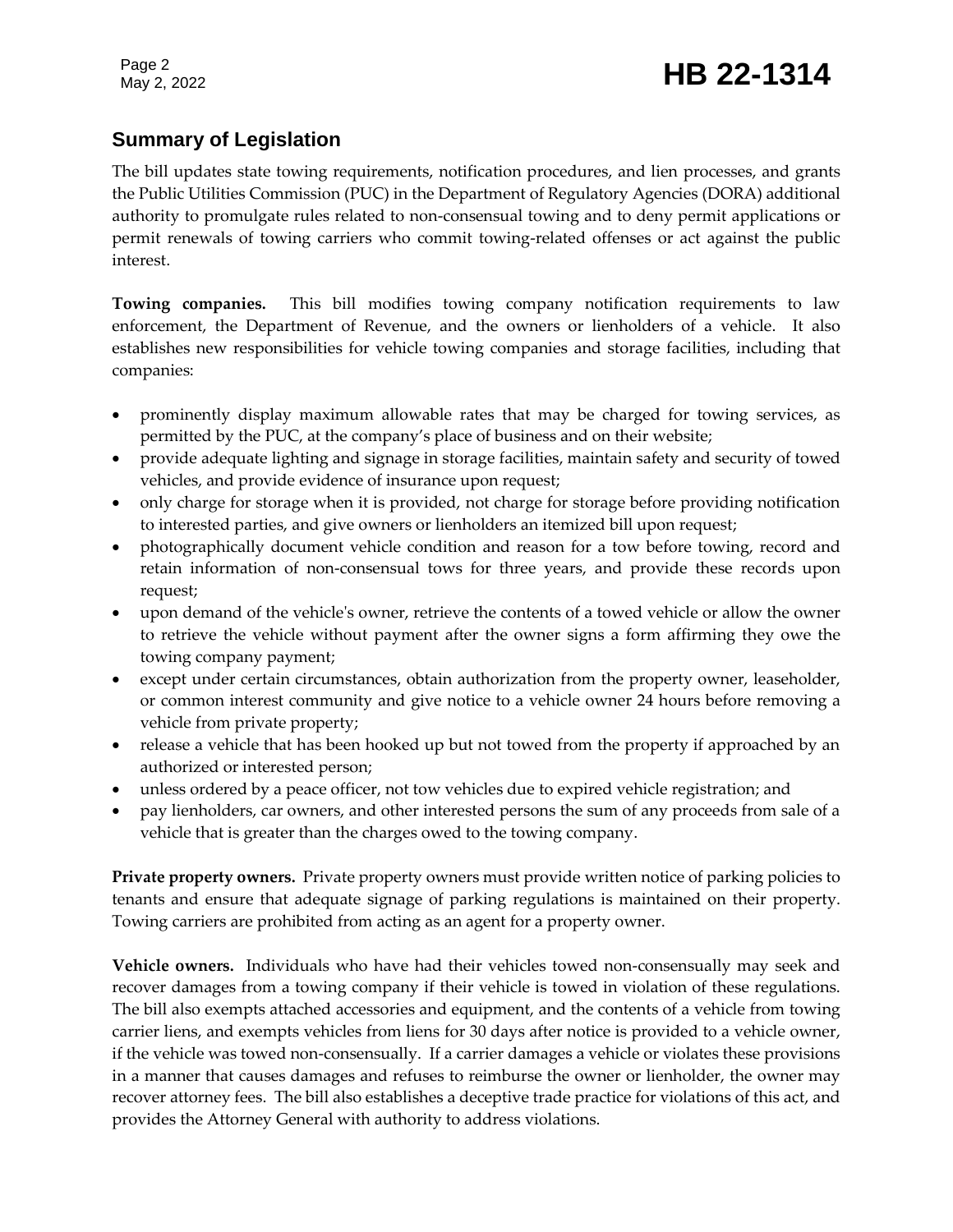# Page 3<br>May 2, 2022 **HB 22-1314**

**Towing task force recommendations.** The bill requires the towing task force to analyze and make recommendations to the PUC about non-consensual towing rates charged to the public. It also expands the task force's annual reporting requirements to the General Assembly, requiring them to include:

- the recommendations made to the PUC about non-consensual towing rates charged to the public
- the task force's definition of a consensual and non-consensual tow;
- information about the dollar amounts considered when setting the rates that towing companies can charge for non-consensual tow;
- the time taken to settle complaints made to the commission;
- categories of complaints and the number of complaints in each category; and
- a list of the towing companies that have been issued a permit, the number of valid complaints against each company, and the action taken by the commission in response to each valid complaint.

## **Background and Assumptions**

**Towing regulation and investigations.** The PUC currently regulates Colorado's 732 towing companies regarding towing rates, scope of operations, insurance, safety, compliance and complaints. The PUC employs 6 investigators who investigate around 400 towing complaints each year on average. The fiscal note assumes these investigations will increase by roughly 15 percent starting in FY 2022-23, an increase of around 60 per year, as a result of new towing regulations and requirements.

**Taking possession of abandoned vehicles.** Upon towing an abandoned vehicle, towing carriers are required to perform both a Colorado motor vehicle records search and a national records search. Towing carriers may take possession of an abandoned vehicle and sell the vehicle if it is not recovered, after meeting certain reporting, notification and appraisal requirements, and using forms provided by the Department of Motor Vehicles (DMV) in the Department of Revenue.

## **Comparable Crime Analysis**

Legislative Council Staff is required to include certain information in the fiscal note for any bill that creates a new crime, changes the classification of an existing crime, or creates a new factual basis for an existing crime. This section outlines data on crimes comparable to the offense in this bill and discusses assumptions on future rates of criminal conviction for those offense.

**Prior conviction data and assumptions.** This bill creates a new factual basis for the existing offense of violating motor vehicle carrier rules and regulations, a class 2 misdemeanor, by expanding the rules and requirements for towing carriers concerning non-consensual tows. From FY 2018-19 to FY 2020-21, one offender has been sentenced and convicted for this offense. Demographically, the offender was white male. Though convictions could increase because of the lower burden required to prove a violation and the expanded type of behaviors that must be reported, the fiscal note assumes there will continue to be minimal or no additional criminal case filings or convictions for this offense under the bill. Because the bill is not expected to have a tangible impact on criminal justice-related revenue or expenditures at the state or local levels, these potential impacts are not discussed further in this fiscal note.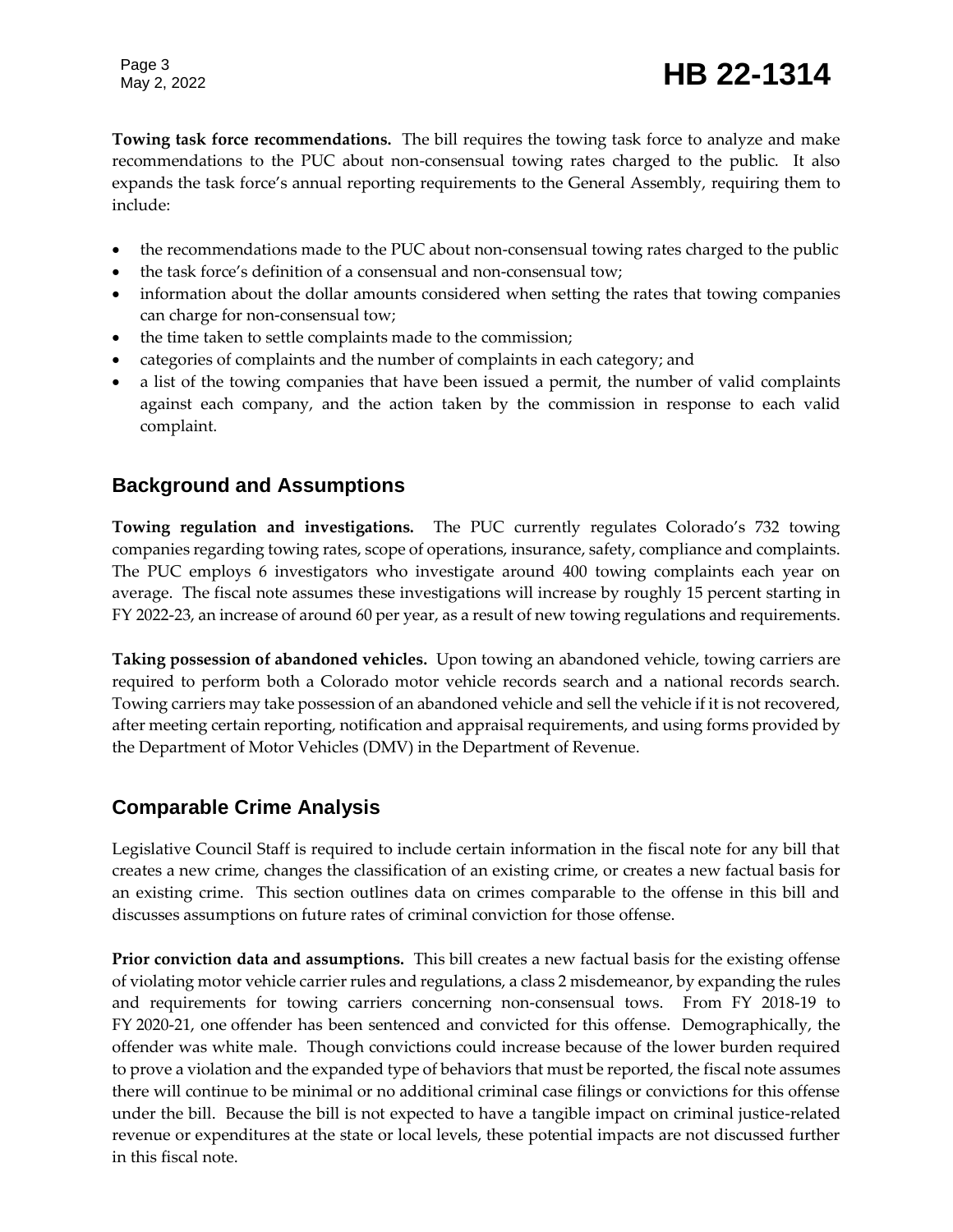Visit [leg.colorado.gov/fiscalnotes](http://leg.colorado.gov/fiscalnotes/) for more information about criminal justice costs in fiscal notes.

#### **State Revenue**

To the extent the bill increases civil case filings, state revenue will increase beginning in FY 2022-23. The bill creates additional violations of motor carrier rules and regulations, which may increase cases heard in trial courts. Given existing administrative remedies under DORA to regulate towing companies and resolve complaints and the historic availability of alternative causes of action against towing companies, the fiscal note assumes that the increase in civil filing fees will be minimal. This fee revenue is subject to TABOR.

### **State Expenditures**

The bill increases state expenditures in DORA by \$130,421 in FY 2022-23 and \$153,868 in FY 2023-24 from the General Fund. It will also increase workload for several other state agencies. Expenditures are shown in Table 2 and detailed below.

|                                           | FY 2022-23     | FY 2023-24     |
|-------------------------------------------|----------------|----------------|
| <b>Department of Regulatory Agencies</b>  |                |                |
| <b>Personal Services</b>                  | \$77,383       | \$103,178      |
| <b>Operating Expenses</b>                 | \$1,890        | \$2,295        |
| <b>Capital Outlay Costs</b>               | \$12,400       |                |
| Vehicle Lease                             | \$5,733        | \$6,879        |
| <b>Vehicle Operating</b>                  | \$3,472        | \$4,166        |
| Centrally Appropriated Costs <sup>1</sup> | \$29,544       | \$37,350       |
| <b>Total Cost</b>                         | \$130,421      | \$153,868      |
| <b>Total FTE</b>                          | <b>1.3 FTE</b> | <b>1.7 FTE</b> |

#### **Table 2 Expenditures Under HB 22-1314**

<sup>1</sup> *Centrally appropriated costs are not included in the bill's appropriation.*

**Department of Regulatory Agencies.** DORA requires a complaint investigator to investigate additional towing complaints from expanded towing requirements as well as a compliance specialist to comply with new reporting requirements. It will also have increased workload from rulemaking and providing additional support to the towing task force. The fiscal note assumes a September 1 start date, and first year costs reflect the General Fund pay date shift.

 **Complaint investigator.** DORA requires 1.0 FTE to investigate complaints against towing companies, respond to questions, and provide enforcement. The new investigator will require a vehicle, with lease costs reappropriated to the Department of Personnel and Administration. Standard operating and capital outlay costs are included, along with leasing and operating costs for one vehicle.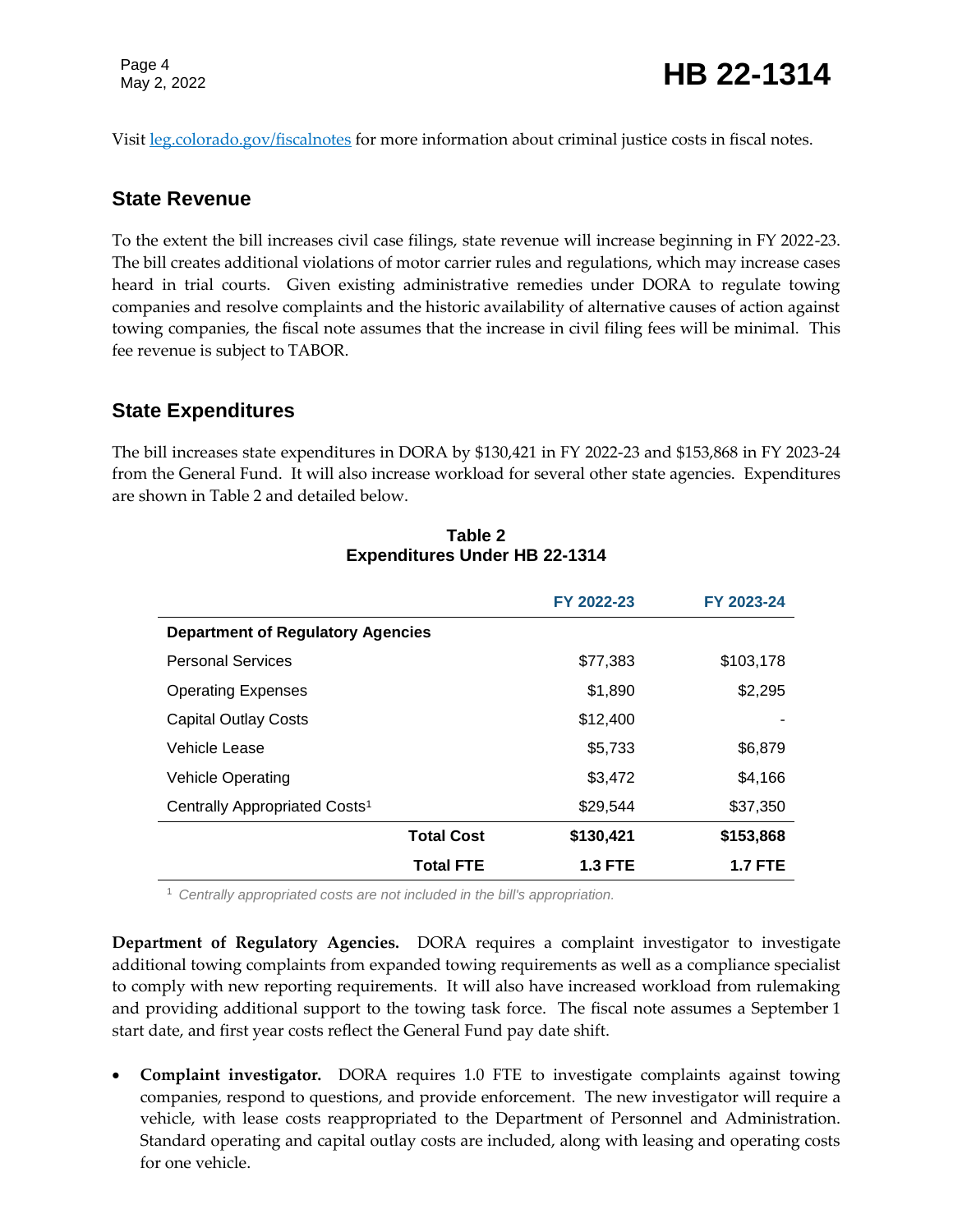# Page 5<br>May 2, 2022 **HB 22-1314**

- **Compliance specialist.** DORA requires 0.7 FTE to analyze towing data for the towing task force, including information considered for the setting of towing rates for non-consensual tows, the time taken to settle towing complaints to the PUC, the number and categories of complaints, and information about towing companies and complaints made against them. Standard operating and capital outlay costs are included.
- **Rulemaking.** Workload will increase for PUC staff to adopt new rules, create a towing company release form, and make other administrative changes as required by the bill. This increase in workload can be accomplished within existing legal services appropriations.

**Judicial Department.** Workload may increase in the trial courts for any civil actions brought under the bill. The fiscal note assumes that increase to trial court workload will be minimal and absorbable using existing resources. However, if there is a significant increase in case filings as a result of the bill, the Judicial Department will seek additional resources through the annual budget process.

**Department of Law.** Violations of new requirements under the bill are considered deceptive trade practices, which allows the Attorney General to investigate and prosecute as appropriate. Violations will be addressed within the department's consumer protection resources, and no change in appropriations is required.

**Department of Revenue.** The bill requires DMV administrative changes and updates to rules, forms, manuals, and websites upon the effective date of this bill. Training will also be provided to authorized agents, Vehicle Services Section staff, law enforcement, and other entities affected by this bill. No appropriation is required.

**Centrally appropriated costs.** Pursuant to a Joint Budget Committee policy, certain costs associated with this bill are addressed through the annual budget process and centrally appropriated in the Long Bill or supplemental appropriations bills, rather than in this bill. These costs, which include employee insurance and supplemental employee retirement payments, are shown in Table 2.

# **Other Budget Impacts**

**General Fund reserve.** Under current law, an amount equal to 15 percent of General Fund appropriations must be set aside in the General Fund statutory reserve beginning in FY 2022-23. Based on this fiscal note, the bill is expected to increase the amount of General Fund held in reserve by the amounts shown in Table 1 above, which will decrease the amount of General Fund available for other purposes.

# **Local Government**

Local governments may have costs to update requirements related to towing carrier notifications, particularly for local law enforcement agencies. Similar to the Department of Law, district attorneys may have increased workload to prosecute the deceptive trade practice.